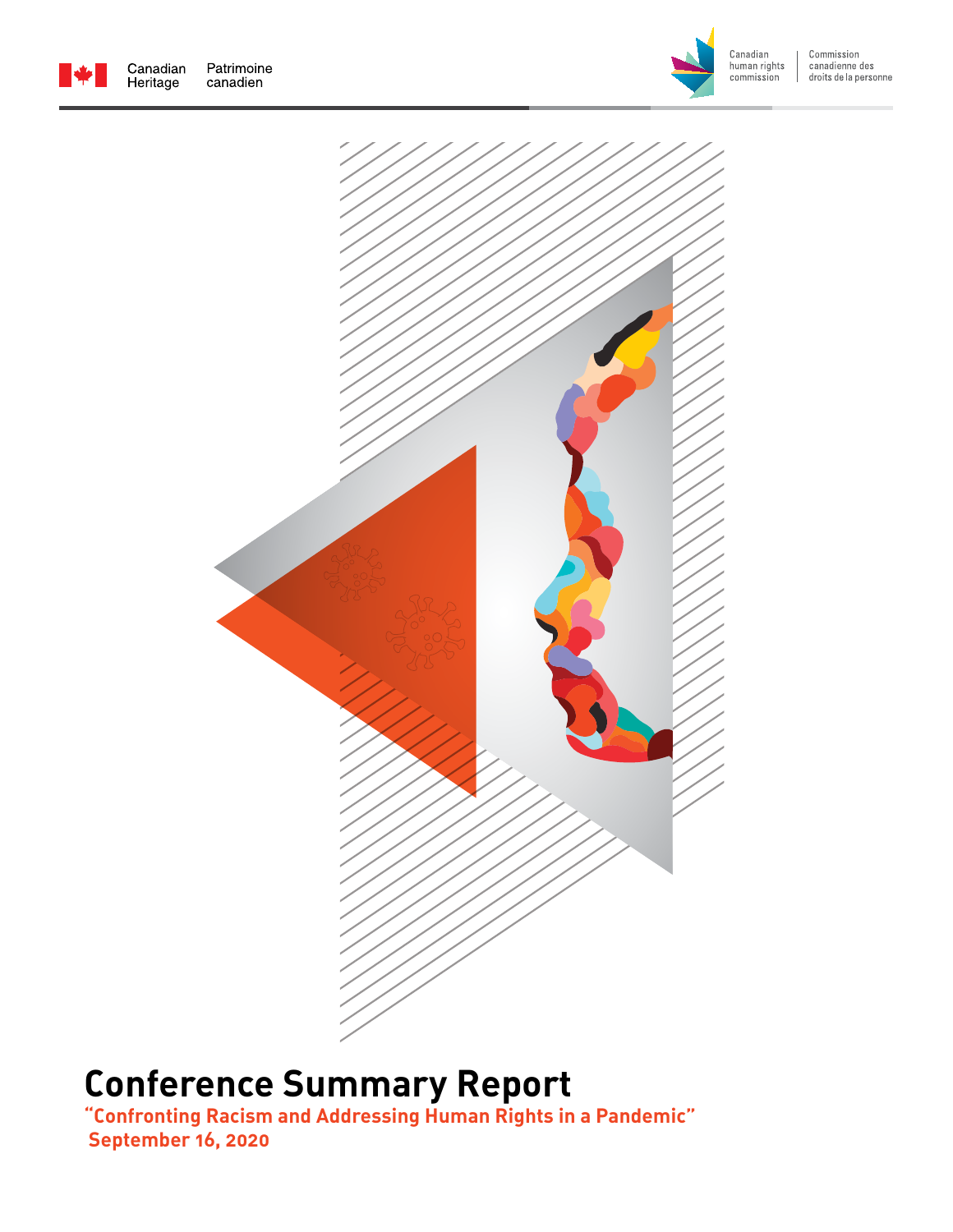# **TABLE OF CONTENTS**

| How similar or different do you think the economic and social landscape                                      |
|--------------------------------------------------------------------------------------------------------------|
| How have certain legislation implemented during the pandemic disproportionately impacted communities? 7      |
|                                                                                                              |
| What should governments do to mitigate these inequities moving forward?                                      |
|                                                                                                              |
|                                                                                                              |
| What are the concrete ways to move forward as wethink about strengthening our economic and social rights? 10 |
|                                                                                                              |
|                                                                                                              |
|                                                                                                              |

© Her Majesty the Queen in Right of Canada, as represented by the Canadian Human Rights Commission, 2020 Cat. No. 978-0-660-36765-1 ISBN : HR4-55/2020E-PDF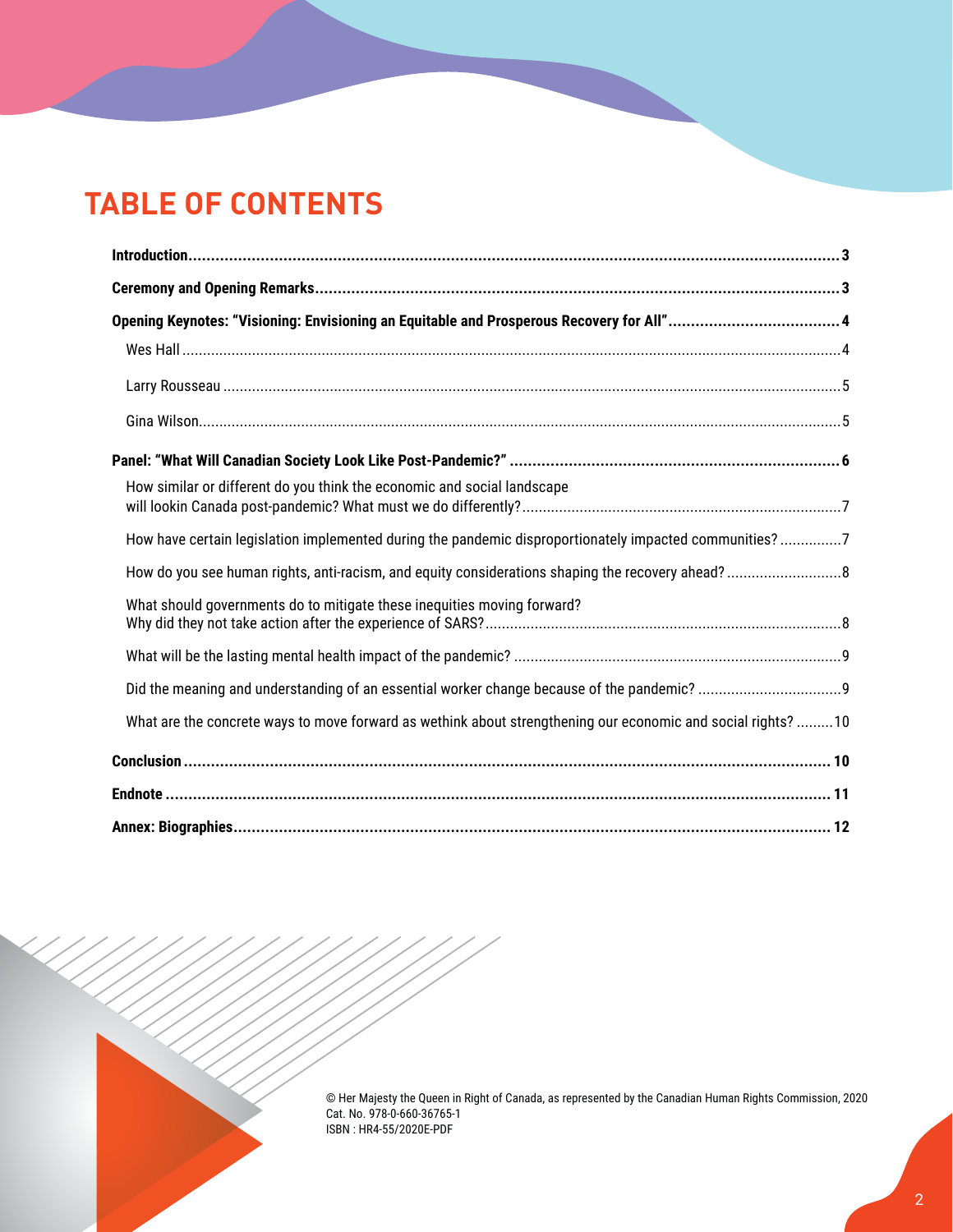## <span id="page-2-0"></span>**INTRODUCTION**

The COVID-19 pandemic is a human rights crisis in Canada and around the world. The segments of society most vulnerable to racism, hate, and discrimination as well as exclusion are also the ones most negatively impacted by the pandemic. Racialized communities and Indigenous peoples, as well as religious minorities, are among the most affected due to the enduring legacy and ongoing effects of colonialism, discrimination and systemic racism. Without a deliberate human rights-based approach and an anti-racist ethical lens, crisis response and post-pandemic recovery measures will continue to exacerbate existing inequalities and endanger lives across the country.

On September 16 2020, the Federal Anti-Racism Secretariat (Federal Secretariat) joined forces with the Canadian Human Rights Commission (CHRC) to host a virtual event that convened advocates and experts from across disciplines to raise awareness about the disproportionate negative impact of COVID-19 on racialized and Indigenous peoples and religious minorities in Canada. Invited speakers offered provocative perspectives to challenge participants to envision a truly inclusive, human rightsinformed post pandemic recovery process. This report presents their conclusions and recommendations.

## **CEREMONY AND OPENING REMARKS**

Elder Claudette Commanda, professor at the Faculty of Law of the University of Ottawa, offered an opening prayer to acknowledge the ancestors of this land and to welcome all participants on the Homeland of the Algonquin Anishinaabe people. Thanking Elder Commanda, Chief Commissioner of the CHRC, Marie-Claude Landry, provided opening remarks, highlighting the severity and pervasiveness of racism in Canada. She reminded the audience that "these challenges are not just an American issue," and that "meaningful action must be rooted in ongoing listening and ongoing learning." Final opening words were offered by Peter Flegel, Executive Director of the Federal Secretariat, who expressed concern at the recent incidents of hate targeting Asian Canadians in relation to the pandemic, as well as the rise of islamophobia in Canada. He contended that stakeholders across the country were pointing at the critical need for an antiracism lens to inform government action as Canada faces the challenges of the pandemic.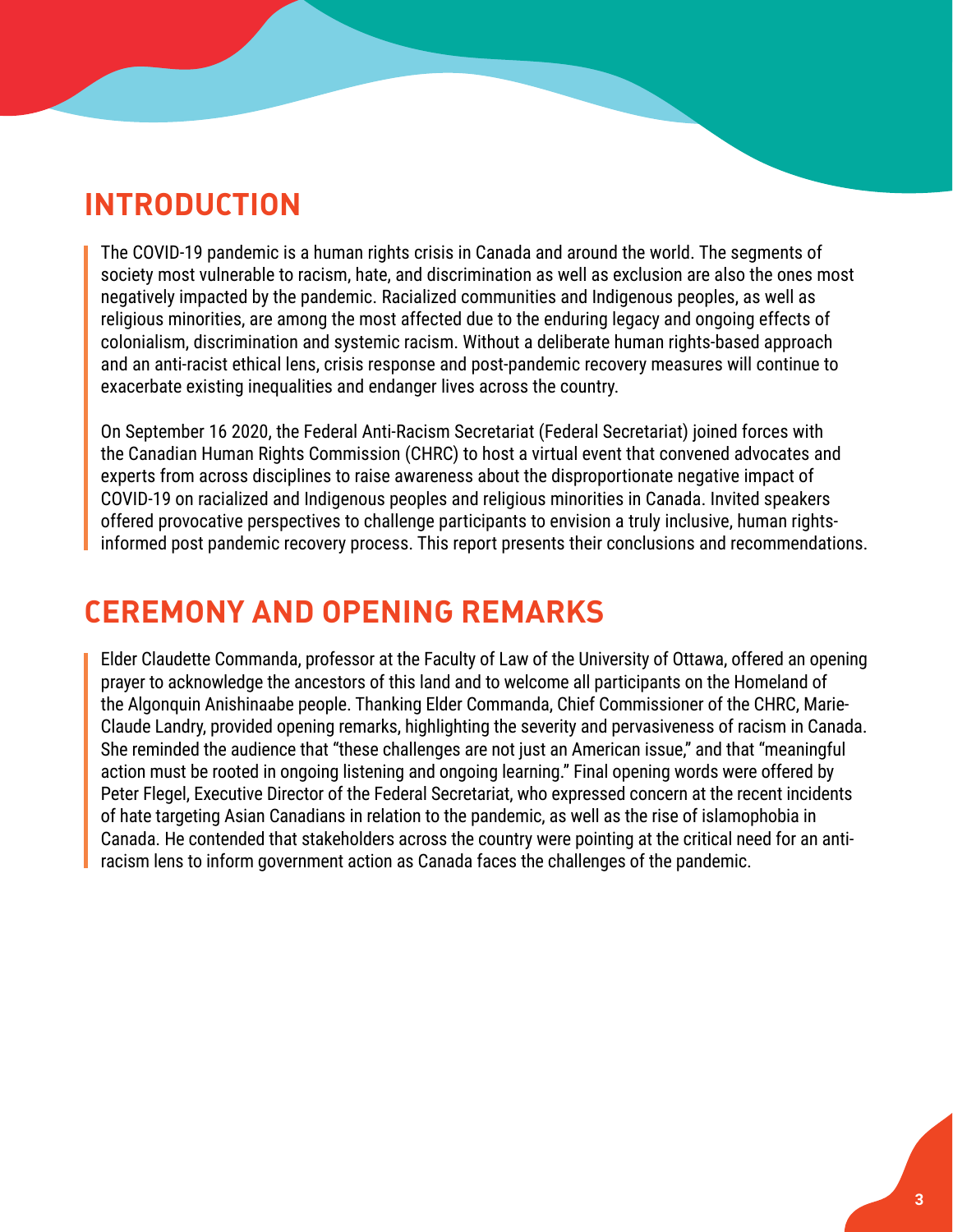## <span id="page-3-0"></span>**OPENING KEYNOTES:**

## **"VISIONING: ENVISIONING AN EQUITABLE AND PROSPEROUS RECOVERY FOR ALL"**

#### **WES HALL**

Wes Hall, established innovator, entrepreneur, and philanthropist, spoke as first keynote. He introduced his discussion with a video on the BlackNorth Initiative, a corporate-driven enterprise aiming "to end anti-Black systemic racism throughout all aspects of our lives by utilizing a business first mindset."<sup>1</sup> Mr. Hall explained how the recent indignation caused by the death of George Floyd prompted him to gather business leaders around the issue of Black representation within Canadian boardrooms and executive levels. Heads of corporations who have pledged to participate in the BlackNorth Initiative acknowledge the prevalence of anti-Black racism, its impact on Canada's Black citizens, and the need to create opportunities within companies for Black people.2 Mr. Hall shared data from the 2019 survey "Race Relations in Canada," conducted by Environics, which suggest the existence of a gap between racism experienced by Black Canadians, and the denial of non-Black Canadians with regard to this experience.<sup>3</sup> The presentation focused on four key areas of systemic racism:

- **1.** Job Opportunities and Income Support Data suggest a reduced likelihood of Black Canadians succeeding in the job hiring process, as well as impaired career progression and lower levels of integration for Black employees.<sup>4</sup>
- **2.** Health and Community Services Data suggest inferior access to physical and mental healthcare for the Black population in comparison to other groups,<sup>5</sup> a problem reflected in the COVID-19 pandemic, when Black and other racialized communities are hit the hardest. $^6$  Data also suggests that Black women are particularly affected by different forms of inequities.<sup>7</sup>
- **3.** Children and Youth Development Data suggest lower educational achievement for Black students in schools.<sup>8</sup>
- **4.** Police Services

Data suggest over-policing and racial profiling of Black people. In Toronto, Black communities perceive significant bias in policing.<sup>9</sup>

Mr. Hall emphasized Canada's advantage with regard to cultural diversity, arguing that it could be a competitive benefit, especially at the time when we need "the best minds possible after COVID-19 to help with the recovery of our economy." If Canada is able to overcome its systemic racism problem, "people will come to Canada because of that competitive advantage."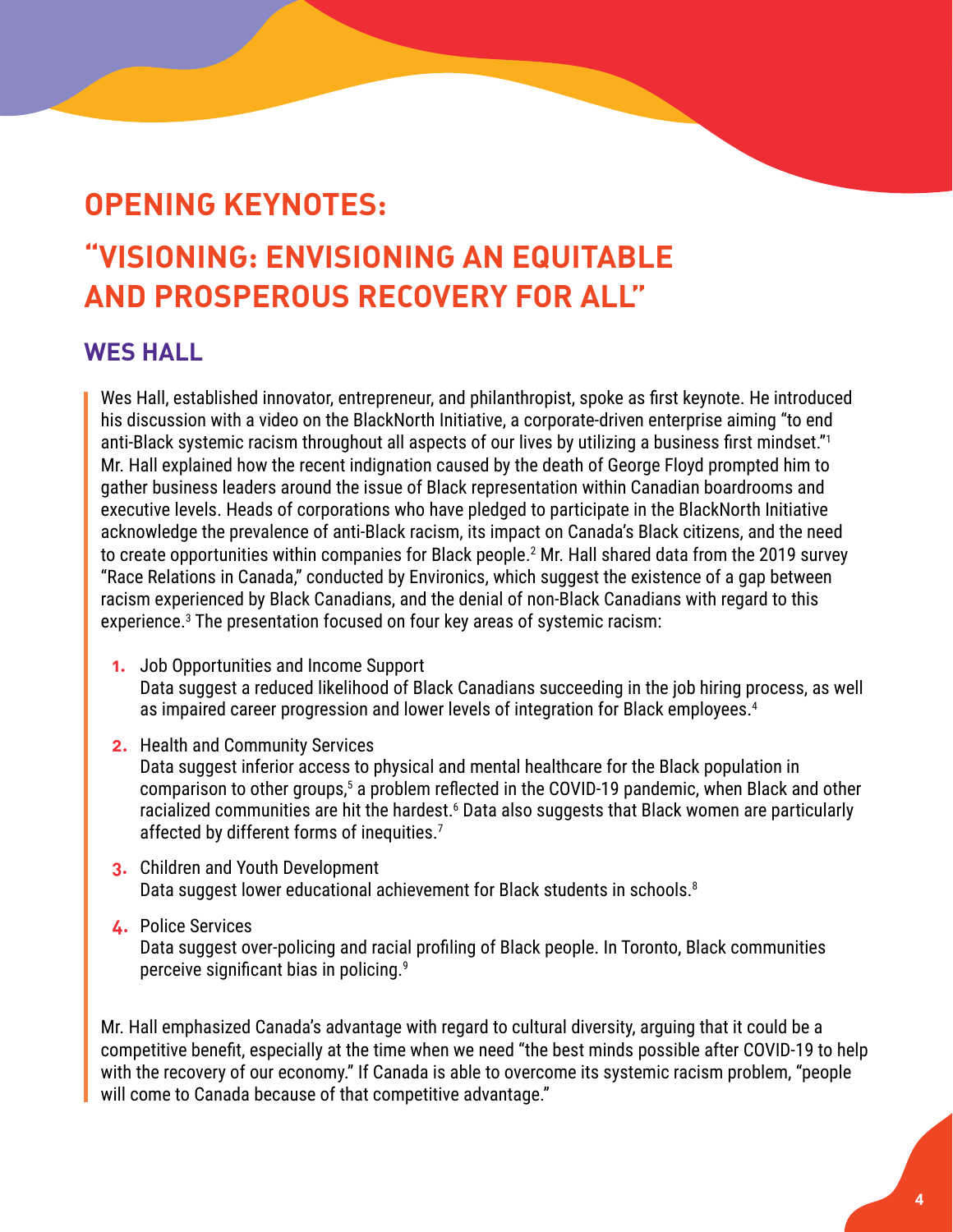#### <span id="page-4-0"></span>**LARRY ROUSSEAU**

Larry Rousseau, Canadian Labour Congress Executive Vice-President, highlighted the contribution of essential workers to the pandemic: "healthcare workers, the grocery store workers, the cleaners, the jobs that are most often performed by women and racialized women particularly." Some wage inequities are still affecting racialized minorities in the labour force, notwithstanding some abuses committed by employers in the context of the pandemic, notably the refusal to grant sick leave to public health workers. Furthermore, Mr. Rousseau stated the importance for the labour movement of applying intersectional models to support all equity groups, through the collection of more disaggregated data. In this context, unions have launched a campaign to move Canadians forward by advocating for better employment, better healthcare, improved social services, and affordable housing.10

#### **GINA WILSON**

Gina Wilson is Algonquin and began her career in her First Nations community as executive director of health and social services, after which she occupied different positions with the Correctional Service of Canada and Public Safety Canada. She was appointed Deputy Minister for Women and Gender Equality in 2017, for Public Safety in 2019, and for Diversity and Inclusion, and Youth in 2020. Ms. Wilson began her presentation by acknowledging missing and murdered Indigenous women and girls, "because this issue in Canada is the very core of pure and outright racism in this country." Following this premise, she presented her views on reconciliation and healing, prompting public servants to realize they are not immune to systemic racism, and to take action both at the departmental and individual levels. Some notable initiatives undertaken by the Federal Secretariat include the COVID-19 taskforce, representing 25 federal departments and agencies, as well as a series of virtual town halls held with various equityseeking groups to share recommendations with the 25 departments and agencies. Going forward, contended Ms. Wilson, the Government will have to work towards a better integration of the gender equity lens within its everyday practices.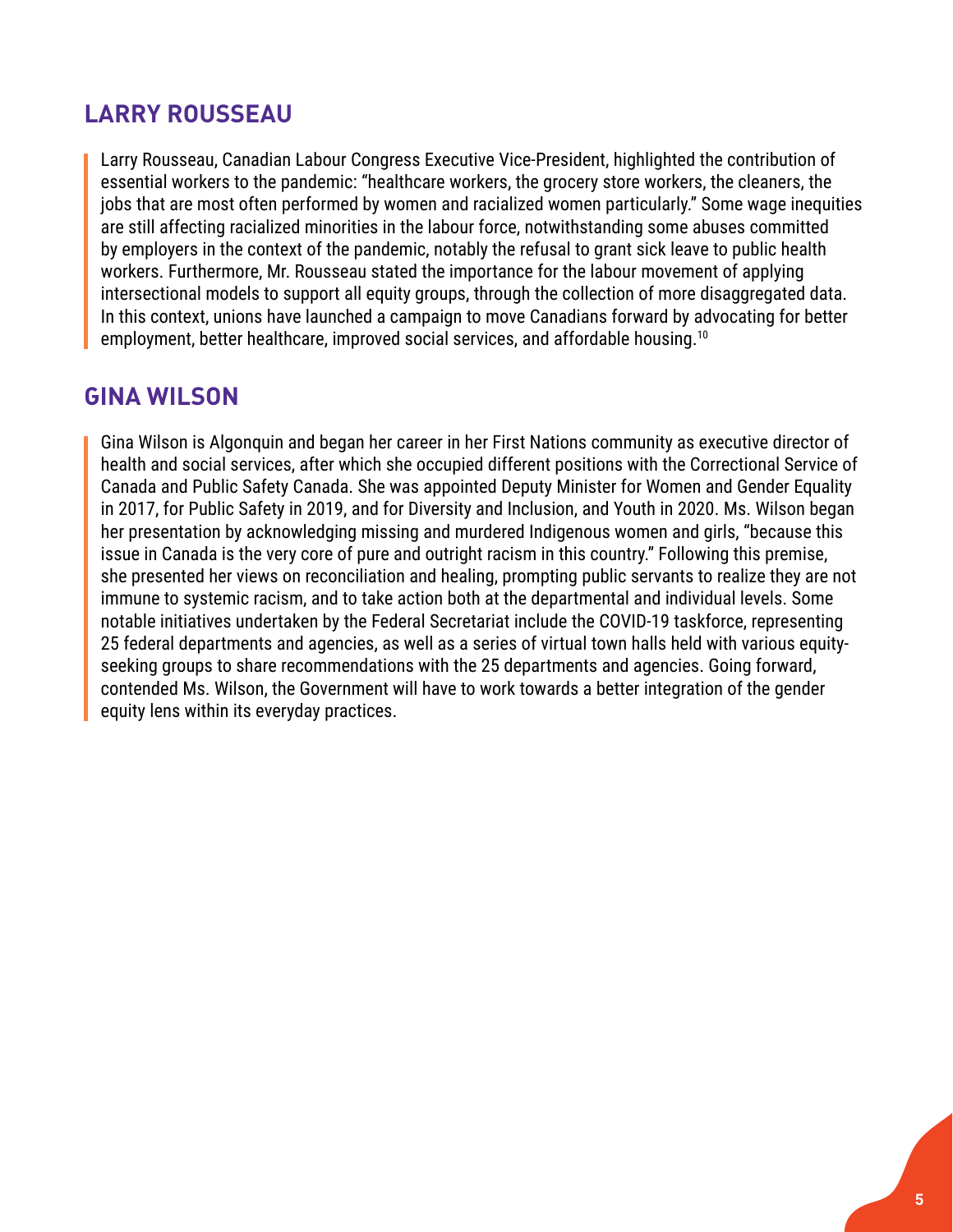## <span id="page-5-0"></span>**PANEL:**

## **"WHAT WILL CANADIAN SOCIETY LOOK LIKE POST-PANDEMIC?"**

**Dr. Kathy Hogarth**, Associate Professor at the School of Social Work of the University of Waterloo, moderated the discussion focussing on a series of questions presented to the panel, composed of the following participants:

- **• Alex Neve** has been a member of Amnesty International since 1985 and served as Secretary General of Amnesty International Canada, English Branch, between 2000 and 2020.
- **• Diane Brisebois** is the President and Chief Executive Officer of the Retail Council of Canada since 1995.
- **• Dr. Josephine Wong** is a Professor at the Daphne Cockwell School of Nursing at Ryerson University, focusing on urban health to emphasize the historical and structural violence, systemic racism, and other forms of oppression that result in preventable social and health disparities.
- **• Marjorie Villefranche** is Executive Director of Maison d'Haïti, a community institution devoted to the education and integration of immigrant families in Montreal.
- **• Sheila Block** is a Senior Economist and a public commentator with the Canadian Centre for Policy Alternatives.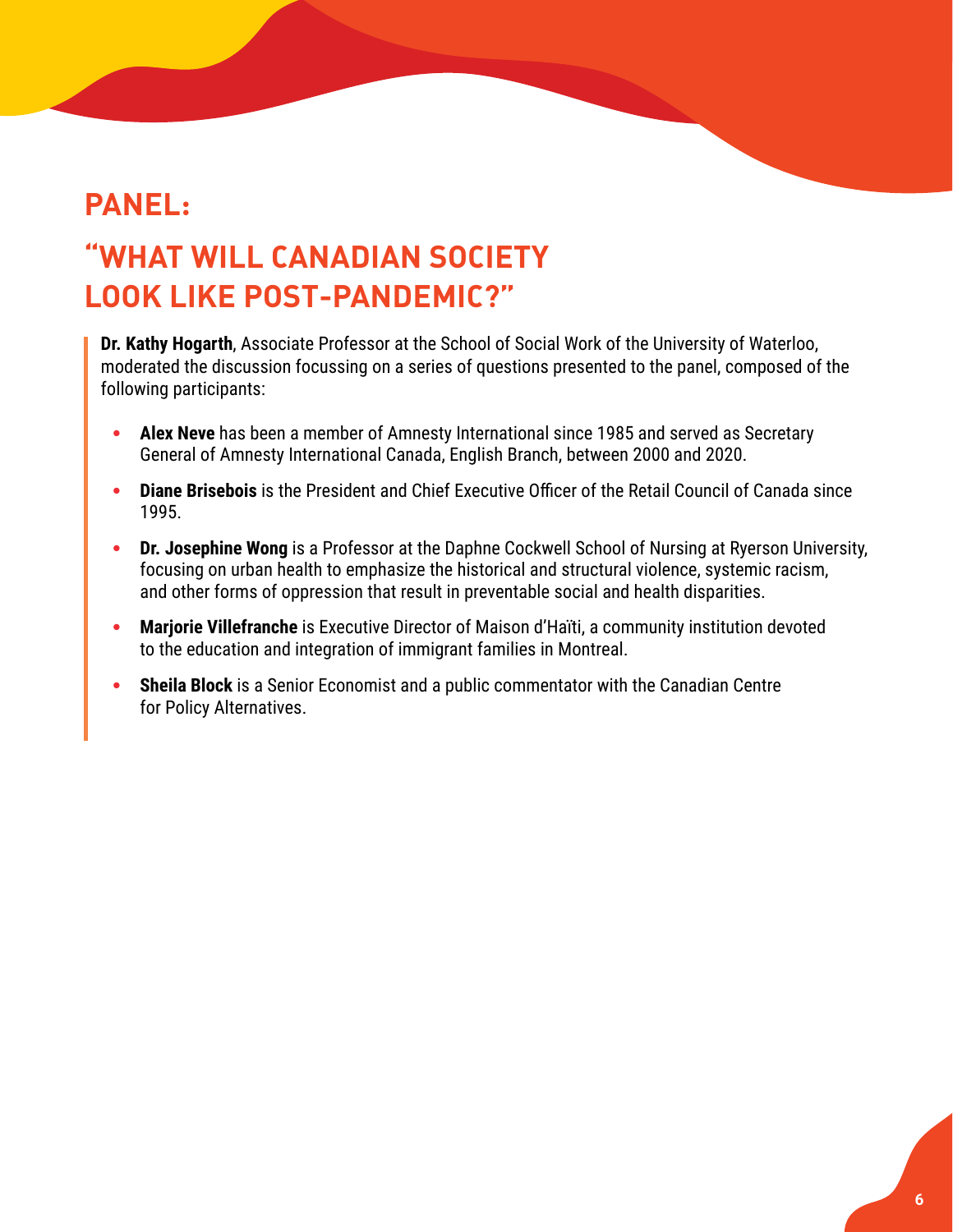## <span id="page-6-0"></span>**HOW SIMILAR OR DIFFERENT DO YOU THINK THE ECONOMIC AND SOCIAL LANDSCAPE WILL LOOK IN CANADA POST-PANDEMIC? WHAT MUST WE DO DIFFERENTLY?**

**Sheila Block** reminded participants how the beginning of the pandemic was marked with the belief that it would serve as an equalizer, both from the health and economic perspectives. In fact, experiences are divided and have even been exacerbated by the crisis; some workers have been able to work from home, resulting in economic gains, while many low-wage and essential workers are facing loss of employment and job instability, in addition to putting their health and that of their families at risk. These challenges have particularly affected women and racialized communities. While intervention by governments at all levels has been essential to support families and maintain services, disengagement from government would result in an exacerbation of inequalities.

**Diane Brisebois** contended that the retail and service sectors have been and will continue to be affected by the crisis. We have witnessed many bankruptcies, as well as shifts in business models. Thousands of jobs have been lost, with profound economic and social impact on our country. These challenges have exacerbated already significant changes to the industry, notably by the shift toward online shopping, as well as new technologies that are replacing some of the labour force. This was crucial to the conference's discussion because retail is often a portal to the job market, where many new Canadians, young people, and racialized Canadians gain early work experience, allowing them to grow an economic profile.

## **HOW HAVE CERTAIN LEGISLATION IMPLEMENTED DURING THE PANDEMIC DISPROPORTIONATELY IMPACTED COMMUNITIES?**

**Alex Neve** argued that from the start of the pandemic, restrictions and laws have had a disproportionate impact on vulnerable groups, something that Amnesty International Canada has widely documented. In fact, the crisis is only making visible "long-standing, obvious, deeply entrenched vulnerabilities which are grounded in racism, in sexism, poverty and inequality." Three categories of legislation are of special concern:

- **•** The disproportionate impact of the restrictions regarding isolation; quarantine; lockdown; and physical distancing obligations on the elderly, on women in the workplace and in the domestic realm, and on migrant workers.
- **•** The disproportionate impact on how these restrictions are being policed; there is no doubt that Black, Indigenous and racialized people are targeted.
- **•** The border closure impacts on immigrants and refugee claimants who wish to come to Canada from the United States.

**Marjorie Villefranche** argued that the legislation itself is an expression of systemic racism, since it does not take into account some challenges that immigrant families may face in following the regulations, namely those who live in close quarters with large, multigenerational families. Moreover, quarantine did not protect essential workers and caregivers, including an overwhelming proportion of women and racialized people.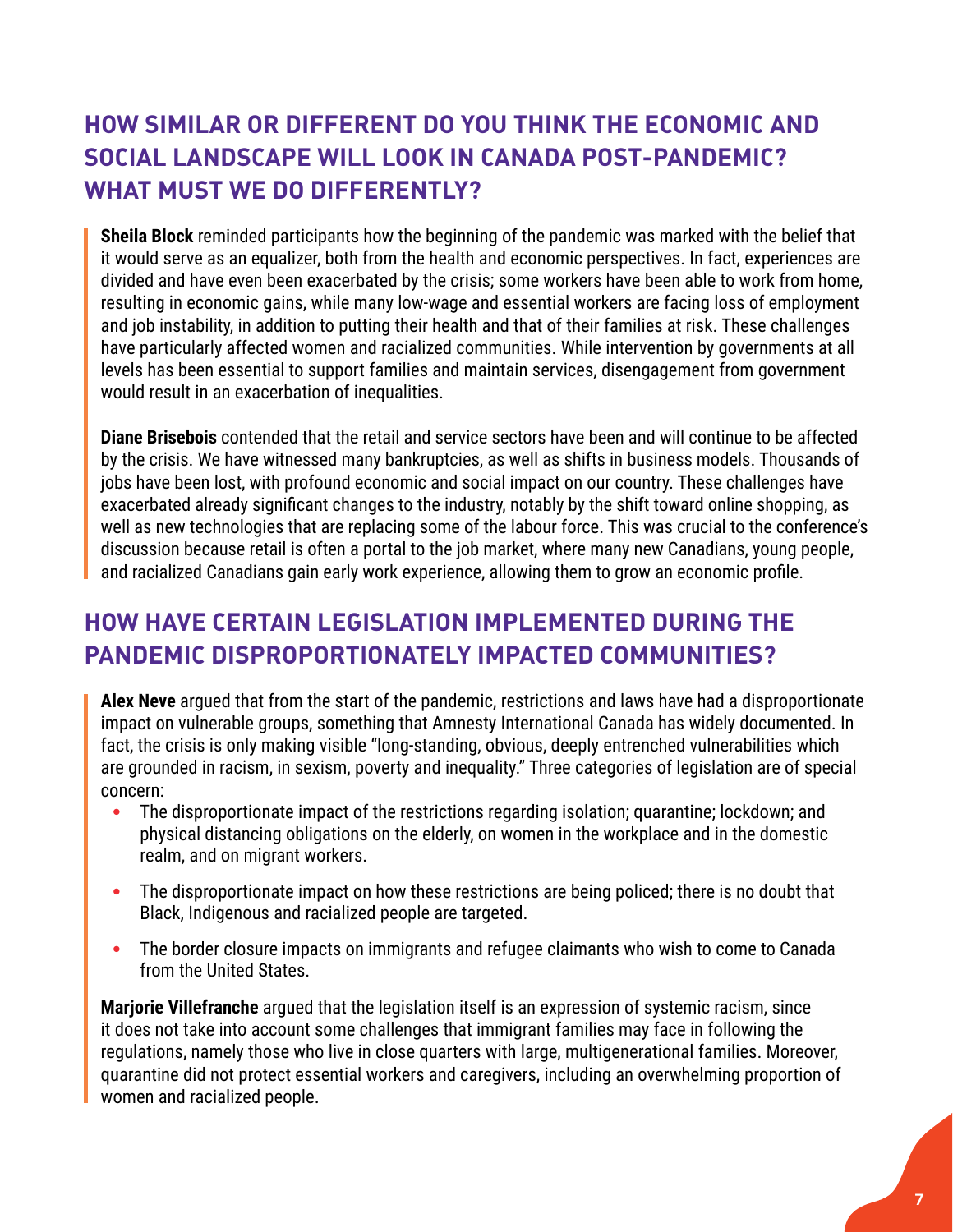#### <span id="page-7-0"></span>**HOW DO YOU SEE HUMAN RIGHTS, ANTI-RACISM, AND EQUITY CONSIDERATIONS SHAPING THE RECOVERY AHEAD?**

**Alex Neve** considered that these movements have to go much further than simply shaping the recovery ahead: it should be a moment of transformation at the national and global levels, beginning with truly embracing human rights. More specifically, it has to be about anti-racism, embracing reconciliation with Indigenous peoples, applying a feminist approach, and considering these issues through an intersectional lens.

**Marjorie Villefranche** linked the impact of COVID-19 on racialized communities to social determinants of health, and prompted participants to consider the centrality of systemic racism in this process and to seek specific actions to mitigate this phenomenon.

**Sheila Block** brought an economic perspective to the discussion, explaining that we cannot move to economic recovery unless we address the economic inequality that was only exacerbated by the pandemic. For instance, the Roosevelt Institute has published a report arguing that centring "whiteness in [...] politics and policymaking fails all people, American's economic potential, and the COVID-19 recovery."<sup>11</sup>

## **WHAT SHOULD GOVERNMENTS DO TO MITIGATE THESE INEQUITIES MOVING FORWARD? WHY DID THEY NOT TAKE ACTION AFTER THE EXPERIENCE OF SARS?**

**Dr. Josephine Wong** prompted participants to think of the pandemic beyond the current event, but also to consider it in relation to the past. While the SARS outbreak left governments better equipped to treat COVID 19 as a biomedical disease, the systemic racism exacerbated during SARS was forgotten. Many Asian Canadians experienced racism in relation to the pandemic again this year, and some equity-seeking groups are more affected than others. This is a reminder that while resources allocated to mitigate the virus are distributed equally among all Canadians, the pandemic does not affect every group equally. Inversely, since the disease is a threat to all Canadians, individuals with precarious immigration status or low healthcare coverage can, for the first time, access better services. Dr. Wong pleads participants to question, "What kind of world do we want to live in? What policies are we going to do that will work better?"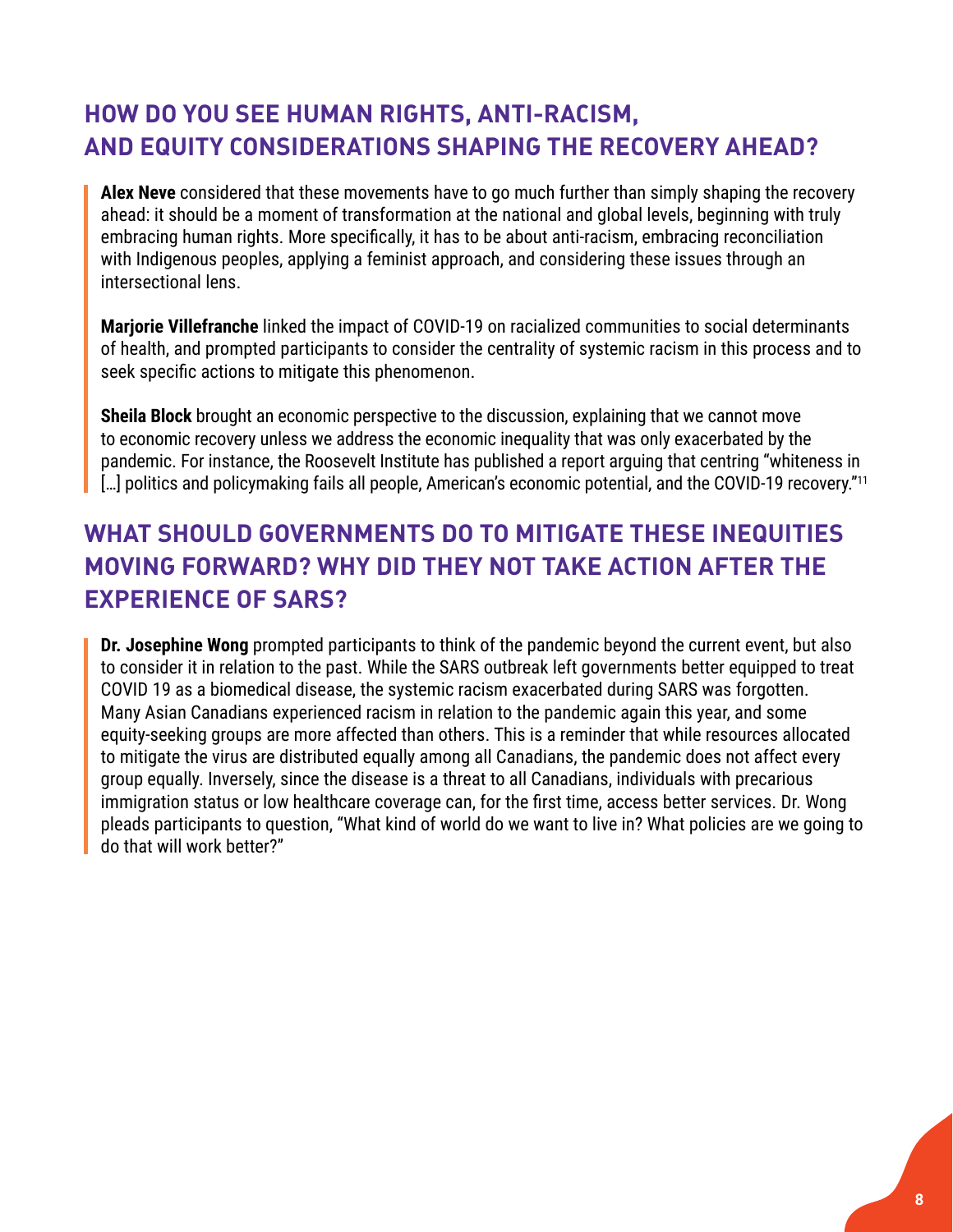## <span id="page-8-0"></span>**WHAT WILL BE THE LASTING MENTAL HEALTH IMPACT OF THE PANDEMIC?**

While mental health affects everyone during the pandemic, **Dr. Wong** argued that people who are more privileged and affluent have less to worry about, and therefore, less likely to suffer mental health issues. Racism plays a part in this scheme, and Asian communities have been devastated by the violence being directed at them. Moreover, some people are left behind in the healthcare system, notably: the elderly who cannot access information as easily; people with existing mental health challenges; and racialized people who feel marginalized from access to services. Another challenge is experienced by people who cannot physically isolate or who live in close quarters with their families, notably those working in nursing homes and long-term care institutions, which might be causing feelings of guilt and distress. Overall, racialized communities are suffering a heavier mental burden caused by the pandemic, and the recovery will require a collective effort based on love and kindness.

## **DID THE MEANING AND UNDERSTANDING OF AN ESSENTIAL WORKER CHANGE BECAUSE OF THE PANDEMIC?**

**Diane Brisebois** contended that the crisis has elevated the conversation about the minimum wage and living wage by making everyone appreciative of frontline workers, regardless of the sector. The only way to address this properly is for the employers to work closely with policymakers across the provinces and territories to avoid a political or economic discussion creating dissension. Echoing the comments made by other panellists on the racism experienced by racialized communities, Ms. Brisebois related that some of the racialized members of the Retail Council of Canada have dealt with serious harassment in the past few months.

**Marjorie Villefranche** shifted the discussion to the meaning of essential workers, which has expanded since the beginning of the pandemic. While health and first responders were usually considered essential workers, this category now includes workers in the food industry, in cleaning, or in daycares, for instance. While many were safe in confinement, these essential workers, comprising a majority of racialized and immigrant Canadians, as well as many asylum seekers, were risking their health. In short, essential services were coloured during the pandemic.

According to **Alex Neve**, the crisis has shown the vulnerability of individuals with precarious immigration statuses, leading to human rights violations because of their difficulty to access employment protections and healthcare. Secondly, the crisis has made the role of individuals with precarious immigration statuses in the economy and society clear to everyone. Therefore, access to regularization of status needs to be broadened for migrants.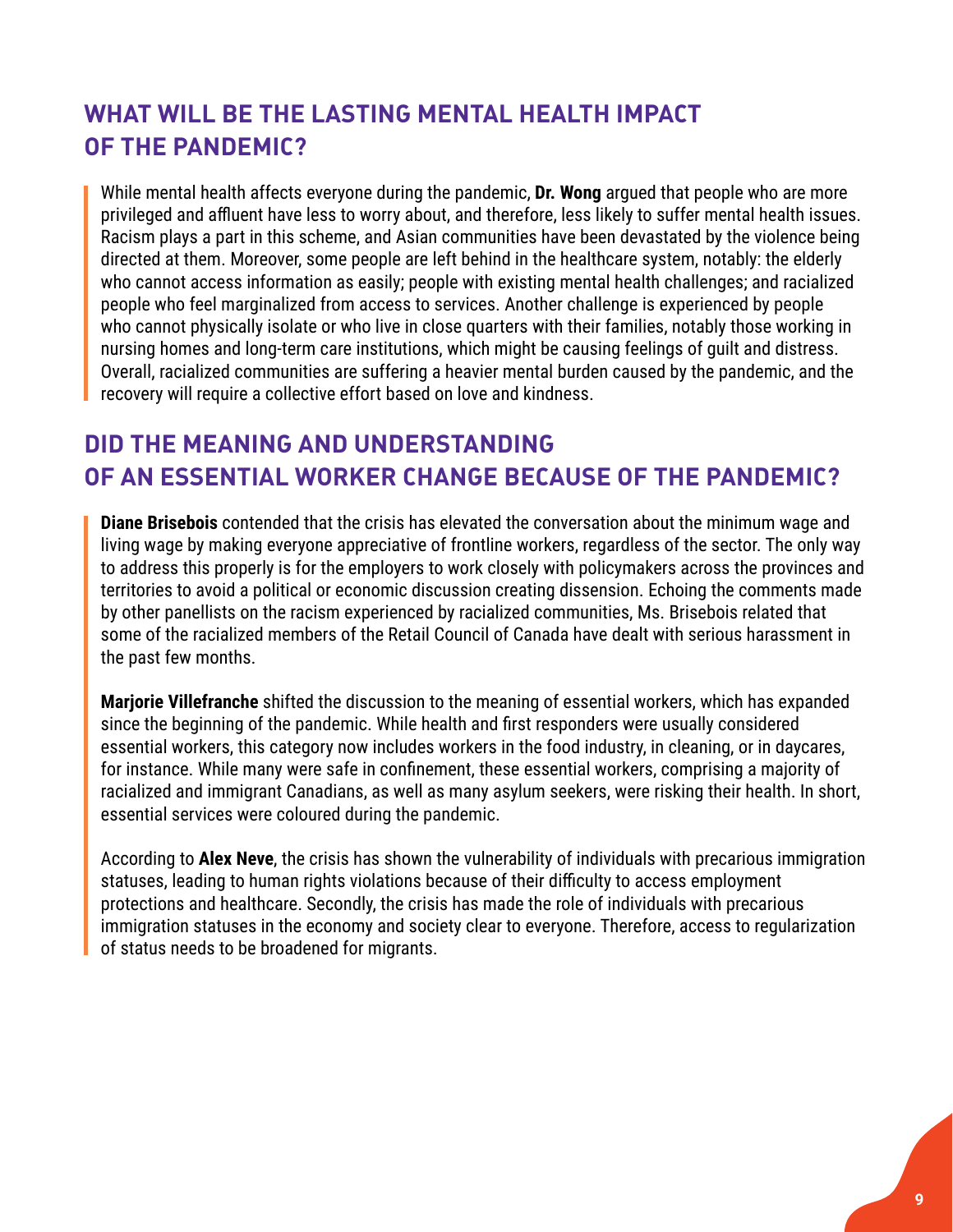## <span id="page-9-0"></span>**WHAT ARE THE CONCRETE WAYS TO MOVE FORWARD AS WE THINK ABOUT STRENGTHENING OUR ECONOMIC AND SOCIAL RIGHTS?**

**Sheila Block** reinforced the idea that governments should consider legislation that will raise labour rights, notably concerning sick leave, the definition of employee, overtime, etc. Furthermore, workers should be able to count on the enforcement of active legislation.

**Dr. Josephine Wong** suggested that beyond asking for government reform, we should invite the Canadian public to challenge the status quo—on housing and childcare, for instance. Grassroots policy movements should be a crucial element in the change process.

**Diane Brisebois** suggested that governments use an equity lens when designing relief programs that give generously to business organizations.

**Alex Neve** contended that Canada should finally embrace the fact that economic and social rights are human rights, should address a long-standing disaggregated data gap, and should adapt its engagements to a more equitable policy design.

**Marjorie Villefranche** agreed that while a lot of work has to be done at the policy level, we should think about the reinforcement of community and grassroots organizations, which are so vulnerable in the context of the pandemic.

## **CONCLUSION**

**Peter Flegel** thanked keynotes and panellists for an enlightening discussion, explaining the unique role of the Federal Secretariat within the Government of Canada. With a mandate to monitor the impact of legislation on marginalized communities, the Secretariat strives to ensure that all departments are applying anti-racist criteria to their mandates and program delivery. The Secretariat is also engaged in a dialogue with grassroots organizations to promote this cause. **Marie-Claude Landry** concluded the session, urging everyone to continue this crucial dialogue and to take action as agents of change. She urged participants to keep listening and learning, to keep insisting on meaningful data, to keep pushing for concrete action, to keep educating our leaders, and to keep galvanizing a younger generation of bright minds.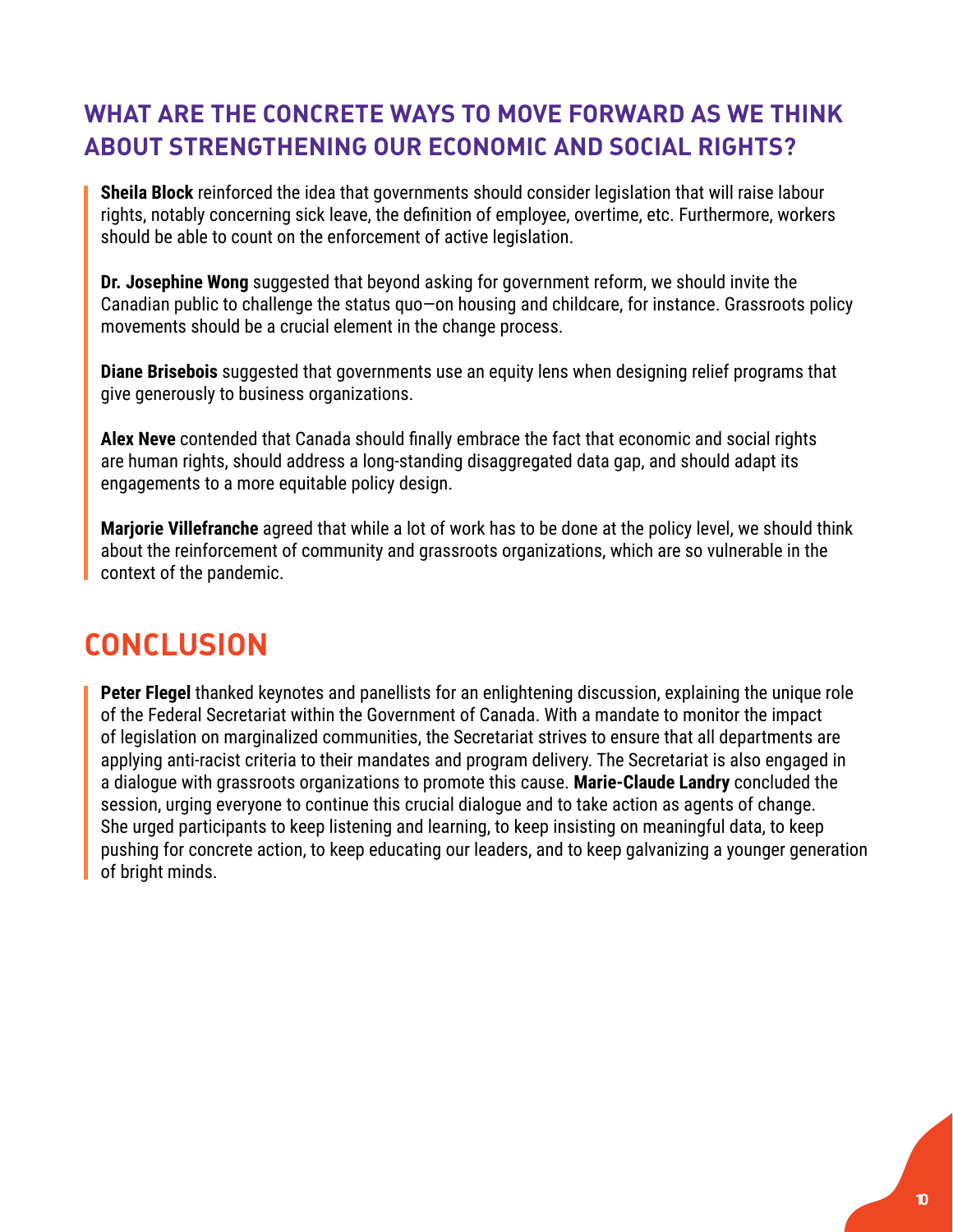# <span id="page-10-0"></span>**ENDNOTE**

#### [https://blacknorth.ca/](https://blacknorth.ca/
)

<https://blacknorth.ca/the-pledge/>

<https://www.environicsinstitute.org/projects/project-details/race-relations-in-canada-2019>

 Statistics Canada, Labour Force Survey, July 2020; Conference Board of Canada, April 2017; University of Toronto: Whitened Resume: Race and Safe-Preservation in the Labor Market 2016, The Star 2016: "Jobseekers resort to 'resume whitening' to get a foot in the door, study shows"; BCG CCF Diversity and Inclusion Survey Data 2019, n=5085; Ryerson University's Diversity Institute, Corporate Knights, Globe and Mail 2020: "Why are there still so few Black lawyers on Bay Street?, BCG Analysis;

 Temporal trends in cardiovascular disease risk factors among white, South Asian, Chinese and Black groups in Ontario, Canada, 2001 to 2012: a population-based study; Black Health Alliance, Health Inequities; Why Black Women are More Likely to Die of Breast Cancer, 2016; Racialization and Health Inequities in Toronto, 2013

#### Toronto Public Health

 StatsCan, Primary Health Care Providers, 2017; Every Woman Matters, A Report on Accessing Primary Health Care for Black Women and Women of Colour in Ontario; BCG analysis

[http://onabse.org/YCEC-TDSBFactSheet1.pdf](http://onabse.org/YCEC-TDSBFactSheet1.pdf
)

 [https://www.thestar.com/news/gta/2019/05/29/black-and-indigenous-people-less-likely-to-trust-toronto-police-survey-finds.html](https://www.thestar.com/news/gta/2019/05/29/black-and-indigenous-people-less-likely-to-trust-toronto-police-survey-finds.html
) [0https://canadianlabour.ca/canadas-unions-have-a-plan-to-move-us-forward/](https://canadianlabour.ca/canadas-unions-have-a-plan-to-move-us-forward/
)

[1https://rooseveltinstitute.org/2020/09/15/black-women-best-how-to-build-an-equitable-economy/](https://rooseveltinstitute.org/2020/09/15/black-women-best-how-to-build-an-equitable-economy/)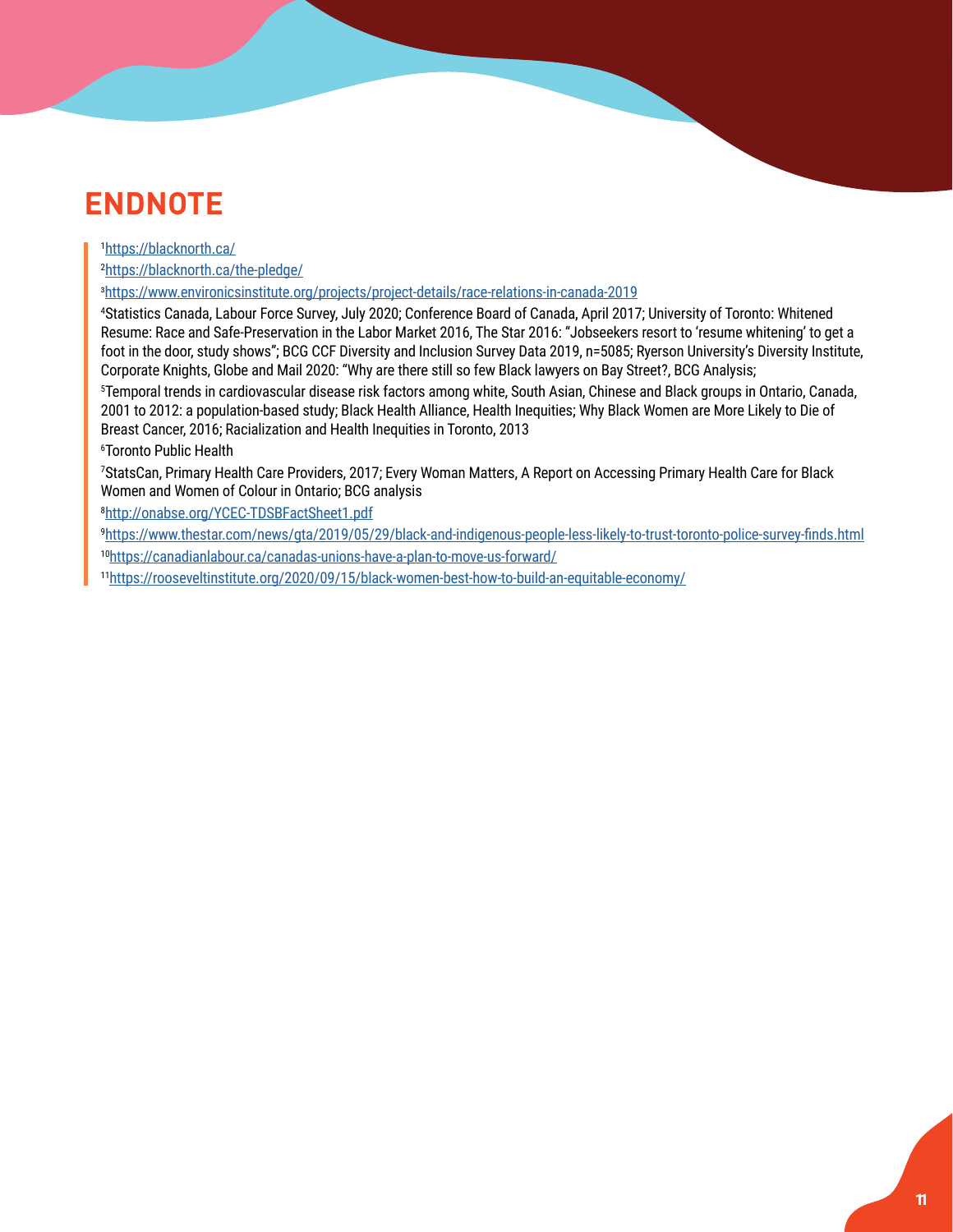# <span id="page-11-0"></span>**ANNEX: BIOGRAPHIES**

#### **WES HALL, EXECUTIVE CHAIRMAN, KINGSDALE ADVISORS**

Wes Hall is an established innovator, entrepreneur, and philanthropist. As Executive Chairman & Founder of Kingsdale Advisors, he has been named one of Canada's most powerful business people. He is also the owner of QM Environmental, a leading environmental and industrial services provider; and Titan Supply, a top manufacturer and distributor of rigging and wear products serving industries in the oil, construction and transportation sector; and Harbor Club hotel, Curio Collection by Hilton, one of St. Lucia's premier resorts.

In 2009, Wes was recognized with the Ernst & Young Entrepreneur of the Year award for Ontario, Canada and, in 2011, received the designation ICD.D from the Institute of Corporate Directors' (ICD) in partnership with the Rotman School of Management of the University of Toronto. In 2020, Wes was appointed to the Ontario government's Capital Markets Modernization Taskforce, a five-person advisory group of experts tasked to review and modernize the province's capital market regulations.

Wes is also known for generosity, leveraging his business success to benefit others with a number of impactful charitable initiatives. He is Founder and Chairman of the Canadian Council of Business Leaders Against Anti-Black Systemic Racism and the BlackNorth Initiative, committed to the removal of anti-Black systemic barriers negatively affecting the lives of Black Canadians.

He is also a director of SickKids Foundation and a board member of Pathways to Education and Toronto International Film Festival (TIFF). Wes has also changed the lives of thousands of children in the Caribbean, donating both his money and time. In 2015, Wes was the recipient of the Vice Chancellor's Award and in 2017 received an honorary doctorate, both from the University of the West Indies.

#### **GINA WILSON, DEPUTY MINISTER OF DIVERSITY AND INCLUSION AND YOUTH**

Gina Wilson is Algonquin and began her career in her First Nation community of Kitigan-Zibi as Executive Director of Health and Social Services and as Director of the Wanaki Treatment Centre. Ms. Wilson was a Senior Manager with the Assembly of First Nations (AFN) when she joined the Federal Government in 1996 and for five years served as Director General, Aboriginal Affairs at Correctional Service Canada.

Ms. Wilson was appointed in 2006 as Assistant Deputy Minister with Indian Residential Schools Resolution Canada, then Assistant Deputy Minister of Emergency Management and Regional Operations at Public Safety Canada in 2011-2013. In 2014, she became Senior Assistant Deputy Minister, Treaties and Aboriginal Government at Aboriginal Affairs and Northern Development Canada.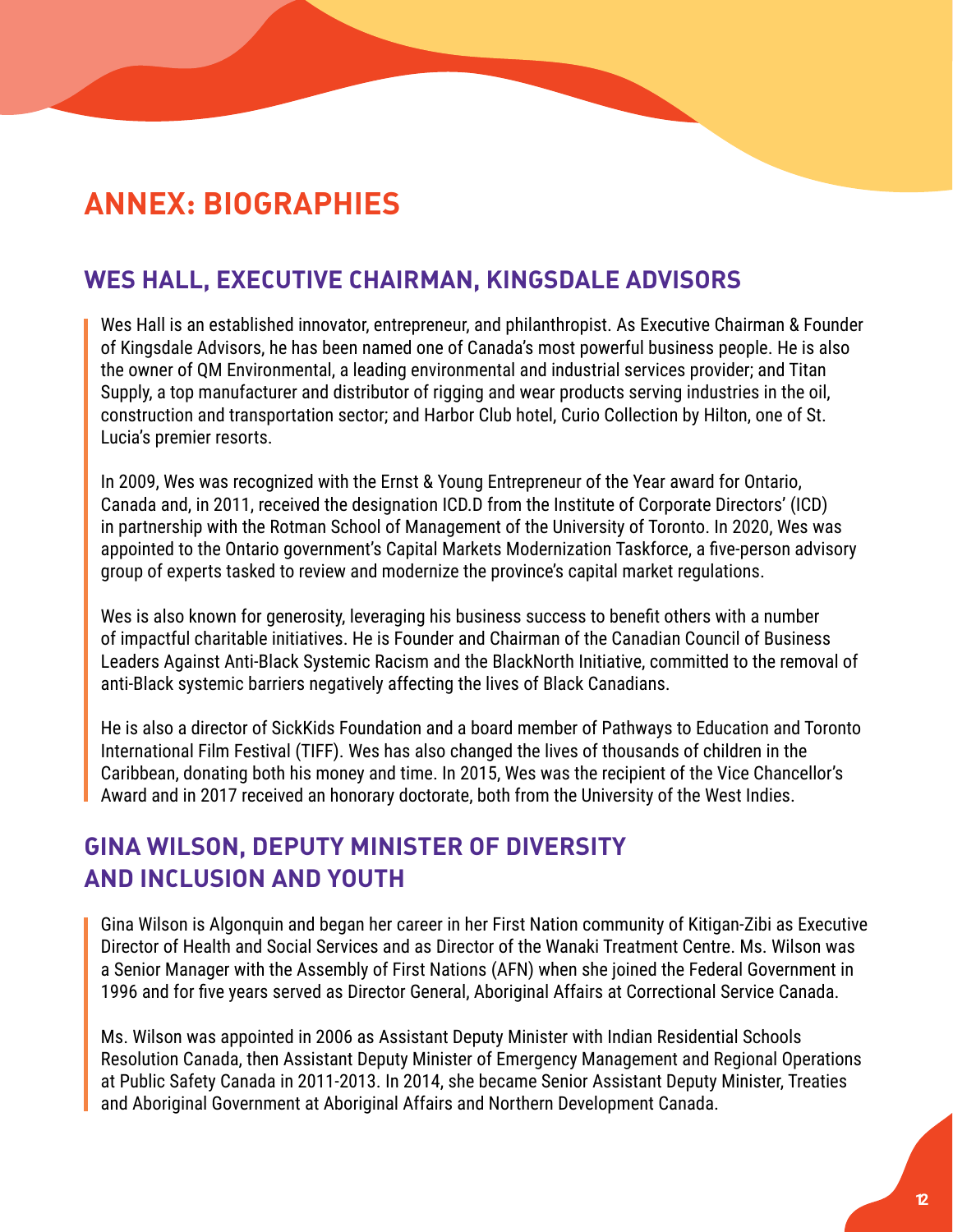Ms. Wilson was then appointed as Associate Deputy Minister at Employment and Social Development Canada in March. From 2015 to 2017, she was Associate Deputy Minister of Public Safety Canada. Ms. Wilson was appointed as Deputy Minister for Women and Gender Equality on May 23, 2017, where she led the creation of the new department and worked toward ensuring that GBA+ became fully instituted in government.

In 2019, Gina was appointed as Deputy Minister, Public Safety Canada and returned to the Department for the third time.

In January 2020, Gina assumes a leadership role on government-wide initiatives related to youth, LGBTQ2, anti-racism, multiculturalism and indigenous knowledge. She supports Canadian Heritage as a Senior Associate Deputy Minister while also focusing on her role as Deputy Minister, Diversity and Inclusion and Youth.

Gina plays an important leadership role as Deputy Minister Champion of Federal Indigenous employees and is the recipient of the 2020 Indspire Award for lifelong leadership and lifelong work on Indigenous issues and supporting Indigenous employees.

## **LARRY ROUSSEAU, EXECUTIVE VICE-PRESIDENT, CANADIAN LABOUR CONGRESS**

Larry Rousseau was elected as CLC Executive Vice-President at the CLC's 28th Constitutional Convention in May 2017. Previously, he served as the Regional Executive Vice-President of the Public Service Alliance of Canada's National Capital Region, and as the Regional Vice-President of PSAC's Union of National Employees.

Larry's first experience in the labour movement (and his most meaningful in his opinion) was when he was hired as a filing and stockroom clerk in the mail room of the Canadian Labour Congress at the age of 18. Shortly thereafter, he was elected shop steward for the Office and Professional Employees International Union Local 225 (now COPE).

He was subsequently hired at Statistics Canada, to which he remains committed to this day. He has a Certificate in Civil Law from the University of Ottawa, Faculty of Law, Civil Law Section, and a Masters Degree in Public Administration from the École nationale d'administration publique in Quebec.

Larry has a long history of trade union and political activism, particularly on issues like labour relations, health and safety, human rights, and equity. His involvement in the LGBTQ2SI, anti-racism and peace movements has been an integral part of his engagement and commitment to social justice.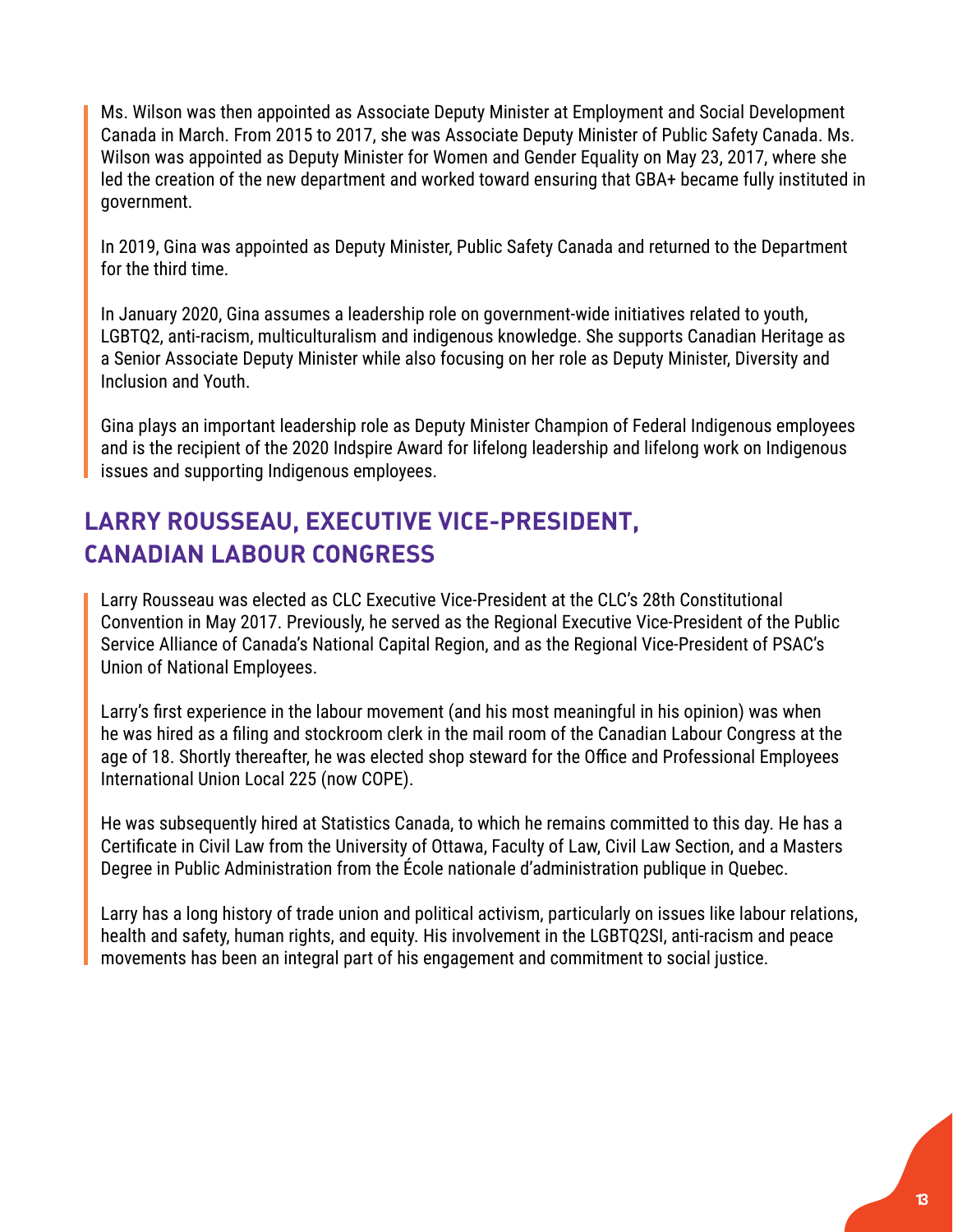#### **SHEILA BLOCK, SENIOR ECONOMIST, CANADIAN CENTRE FOR POLICY ALTERNATIVES**

Sheila Block is a senior economist and a public commentator with the Canadian Centre for Policy Alternatives. Sheila's research specializes in Canada's labour market, public finance, and inequality. She is the co-author of the Colour-coded series of papers with Professor Grace Edward Galabuzi. Sheila has an Honours B.A. in Economics from the University of British Columbia and a Master's degree in Economics from the University of Toronto.

## **DR. KATHY HOGARTH, ASSOCIATE PROFESSOR, SCHOOL OF SOCIAL WORK, UNIVERSITY OF WATERLOO**

Dr. Kathy Hogarth is an Associate Professor in the School of Social Work, whose primary areas of research, service and teaching are on critical race, racism and equity in Canada and international contexts.

In addition to her university portfolio, Dr. Hogarth serves as the Vice President of the Canadian Association for Social Work Education and the President of the North American and Caribbean Association of Schools of Social Work. She is an equity and race consultant, speaker, and trainer. One of her more recent publications is a book titled "A Space for Race: Decoding Racism, Multiculturalism, and Post-colonialism in the Quest for Belonging in Canada and Beyond."

#### **ALEX NEVE, SECRETARY GENERAL OF AMNESTY INTERNATIONAL, ENGLISH BRANCH**

Alex Neve believes in a world in which the human rights of all people are protected. He has been a member of Amnesty International since 1985 and has served as Secretary General of Amnesty International Canada's English Branch since 2000. In that role he has carried out numerous human rights research missions throughout Africa, Asia and Latin America, and closer to home to such locations as Grassy Narrows First Nation in NW Ontario and to Guantánamo Bay. He speaks to audiences across the country about a wide range of human rights issues, appears regularly before parliamentary committees and UN bodies, and is a frequent commentator in the media.

Alex is a lawyer, with an LLB from Dalhousie University and a Master's Degree in International Human Rights Law from the University of Essex. He has served as a member of the Immigration and Refugee Board, taught at Osgoode Hall Law School and the University of Ottawa, been affiliated with York University's Centre for Refugee Studies, and worked as a refugee lawyer in private practice and in a community legal aid clinic. He is on the Board of Directors of Partnership Africa Canada, the Canadian Centre for International Justice and the Centre for Law and Democracy. Alex has been named an Officer of the Order of Canada and a Trudeau Foundation Mentor. He is a recipient of a Queen Elizabeth II Diamond Jubilee Medal. He has received honorary Doctorate of Law degrees from St. Thomas University, the University of Waterloo and the University of New Brunswick.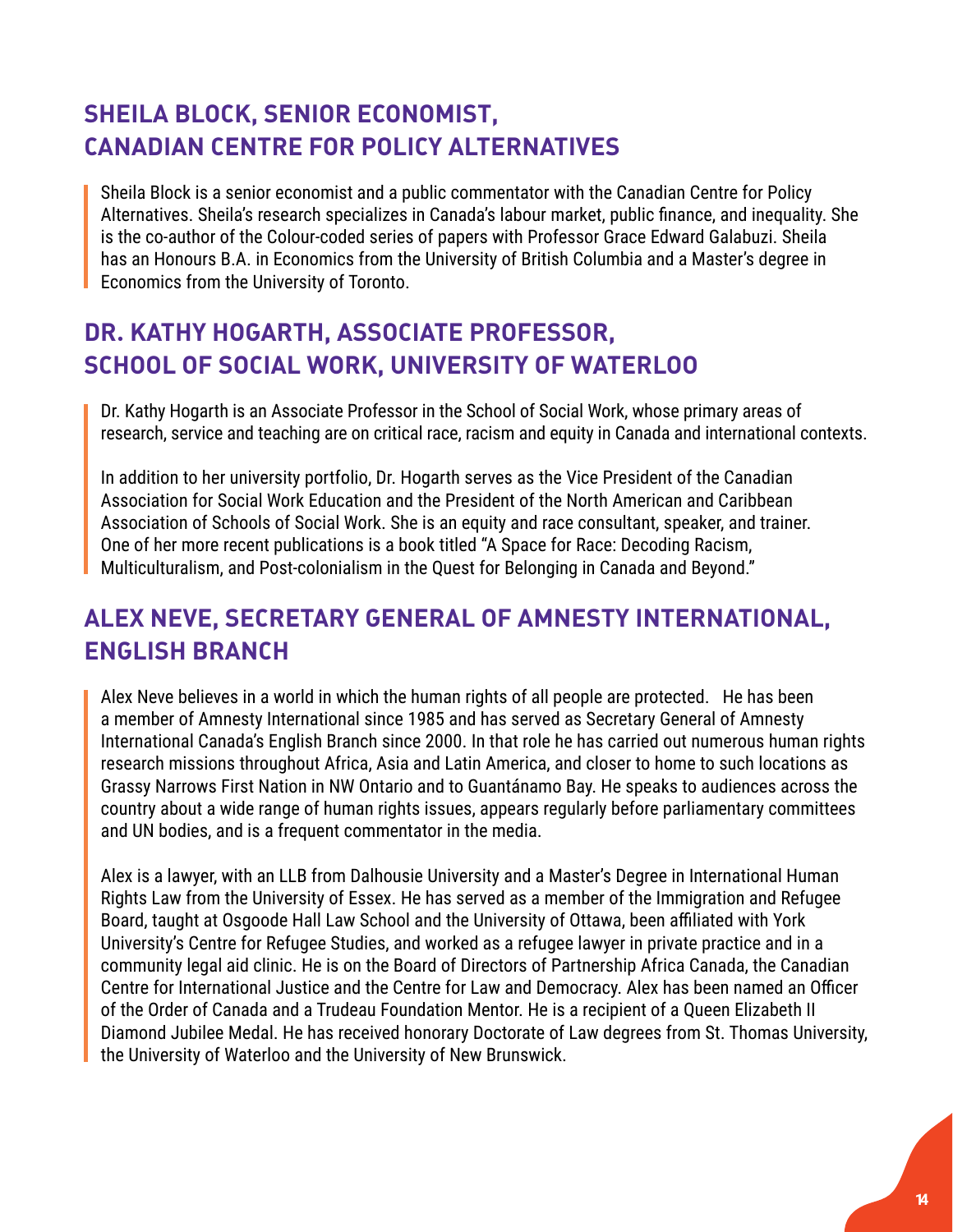## **DIANE BRISEBOIS, PRESIDENT AND CHIEF EXECUTIVE OFFICER, RETAIL COUNCIL OF CANADA**

Diane J. Brisebois is the President and Chief Executive Officer of Retail Council of Canada (RCC) and has held that position since 1995. Prior to joining RCC, Diane held the position of President and CEO of the Canadian Office Products Association for 14 years. Diane has spent more than 38 years leading retail industry associations in Canada.

Retail Council is the largest retail association in the country representing more than 45,000 retail establishments of all shapes and sizes from coast to coast. RCC`s membership covers all retail segments including general merchandise, grocery and pharmacy and accounts for more than 70% of all retail sales in the country excluding auto and gas sales.

## **DR. JOSEPHINE WONG, PROFESSOR AT THE DAPHNE COCKWELL SCHOOL OF NURSING AT RYERSON UNIVERSITY**

Josephine Pui-Hing Wong has extensive experience in critical public health and urban health, including the development of public health access and equity policies and inclusive practice frameworks. She holds the positions of Professor and Research Chair in Urban Health in the Daphne Cockwell School of Nursing–Faculty of Community Services at Ryerson University. Her teaching focuses on community health nursing and people-centred urban health promotion, with an emphasis on making visible historical and current structural violence, systemic racism, and other oppressions that result in preventable social and health disparities. In addition to her assigned teaching, she collaborates with community partners to establish community-campus critical learning circles that bring together community members, service providers, and students to engage in critical dialogue, knowledge exchange and collaborative writing.

Josephine's program of research is underpinned by the principles of social justice and equity. She is committed to doing research "with" and not "for" the affected communities. She seeks to answer the "so what" and "what then" questions in all her research. Being mindful of the need and urgency to go beyond understanding specific phenomena about health inequities, she works closely with the affected communities to develop socially innovative solutions that promote collective resilience and social change. Her areas of research include: social identities and health practices; HIV, sexual health, and mental health in diasporic and transnational communities. She has led and is leading numerous intervention studies on stigma reduction and mental health promotion in the Asian, Black and Latino communities in Canada as well as among university students in China. Currently, she is leading a rapid response research, funded by New Frontiers in Research Fund, to mitigate the negative psychosocial impacts of the COVID19 pandemic on marginalized communities in Toronto.